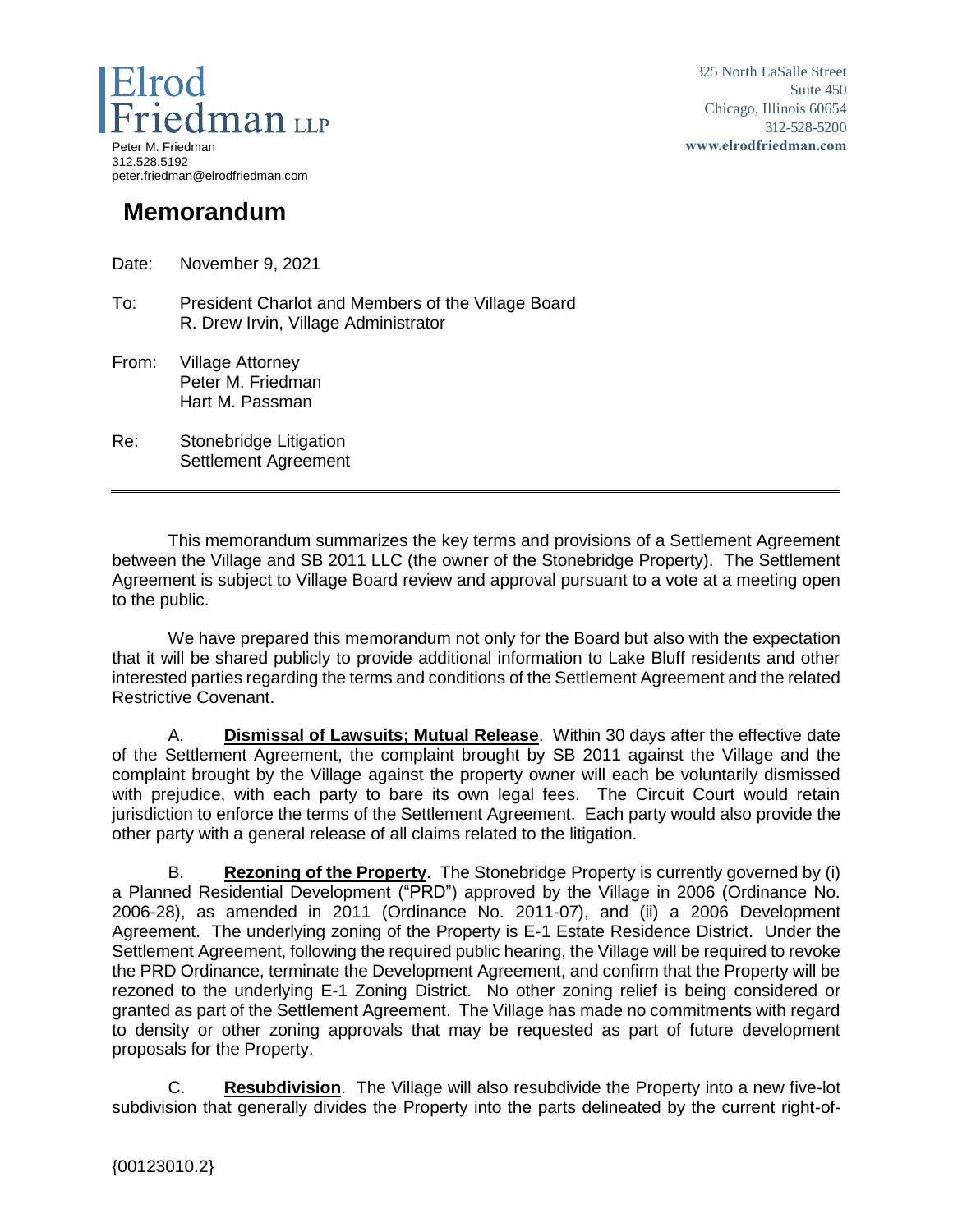way created by the existing subdivision plat. All of the individual lots currently created for residential structures will be eliminated as part of the Resubdivision.

D. **Demolition of Historic Structures**. The Manor House and Gatehouse on the Subject Property are designated Village Landmarks. The property owner previously applied for demolition permits for both structures and completed the advisory review process required under the Village historic preservation regulations. The current PRD Ordinance and the Development Agreement both prohibit the demolition of these structures. Accordingly, with the revocation of the PRD Ordinance and the termination of the Development Agreement, the owner of the property will have the legal right to demolish the structures, and the owner has indicated that it will proceed to do so as part of the implementation of the Settlement Agreement.

Nevertheless, there are some preconditions and requirements set forth in the Settlement Agreement that must take place before demolition can occur.

1. **Manor House**. The Manor House can only be demolished after a 90-day period during which the Village will have the opportunity to identify and remove specific types of architectural artifacts (exterior ornaments, front and interior doors, light fixtures, stain glass windows, and the main room and library fireplaces). The Village is responsible for the cost of removal but not for the value of the artifacts removed. The property owner can extend the time for identification and removal of artifacts if reasonably necessary.

Further, the Village may publicize the pending demolition of the Manor House in order to provide interested parties what would likely be a last opportunity to make an offer to the property owner for the Property or to otherwise save the Manor House from demolition. Under the Settlement Agreement, the property owner must notify the Village within five business days if it receives any offers to sell the Property that contemplate preservation of the Manor House. However, the property owner is not itself required to market the Property for preservation or to accept such an offer.

2. **Gatehouse**. The Gatehouse can only be demolished after a five-month period during which the property owner must market the Property and the Gatehouse for redevelopment or reuse. The marketing will be managed by a national real estate brokerage firm agreed to by the parties. The marketing effort will identify that (i) the front 10 acres are protected from development by the existing Conservation Easement, the Gatehouse is a legal nonconforming structure in the E-1 Zoning District, and the remainder of the Property is in the E-1 Zoning District. The marketing firm must provide the Village with the marketing materials and, upon the Village's request, updates on sales efforts, purchase offers, and similar information. The property owner is not required to accept offers that it may receive during the five-month marketing period.

The property owner has expressed its belief that marketing efforts with regard to the Manor House and the Gatehouse will not be successful. The Village should anticipate that as a result of Settlement Agreement, the Manor House and the Gatehouse will likely be demolished.

E. **Protection of the Front 10 Acres**. Currently, the eastern most 10 acres of the property ("*Front 10 Acres*") are protected from development by a Conservation Easement that was recorded against the property as part of the original development approvals. The property owner desires to extinguish the Conservation Easement as part of its effort to sell or otherwise redevelop the property. It should be noted that the specific terms of the Conservation Easement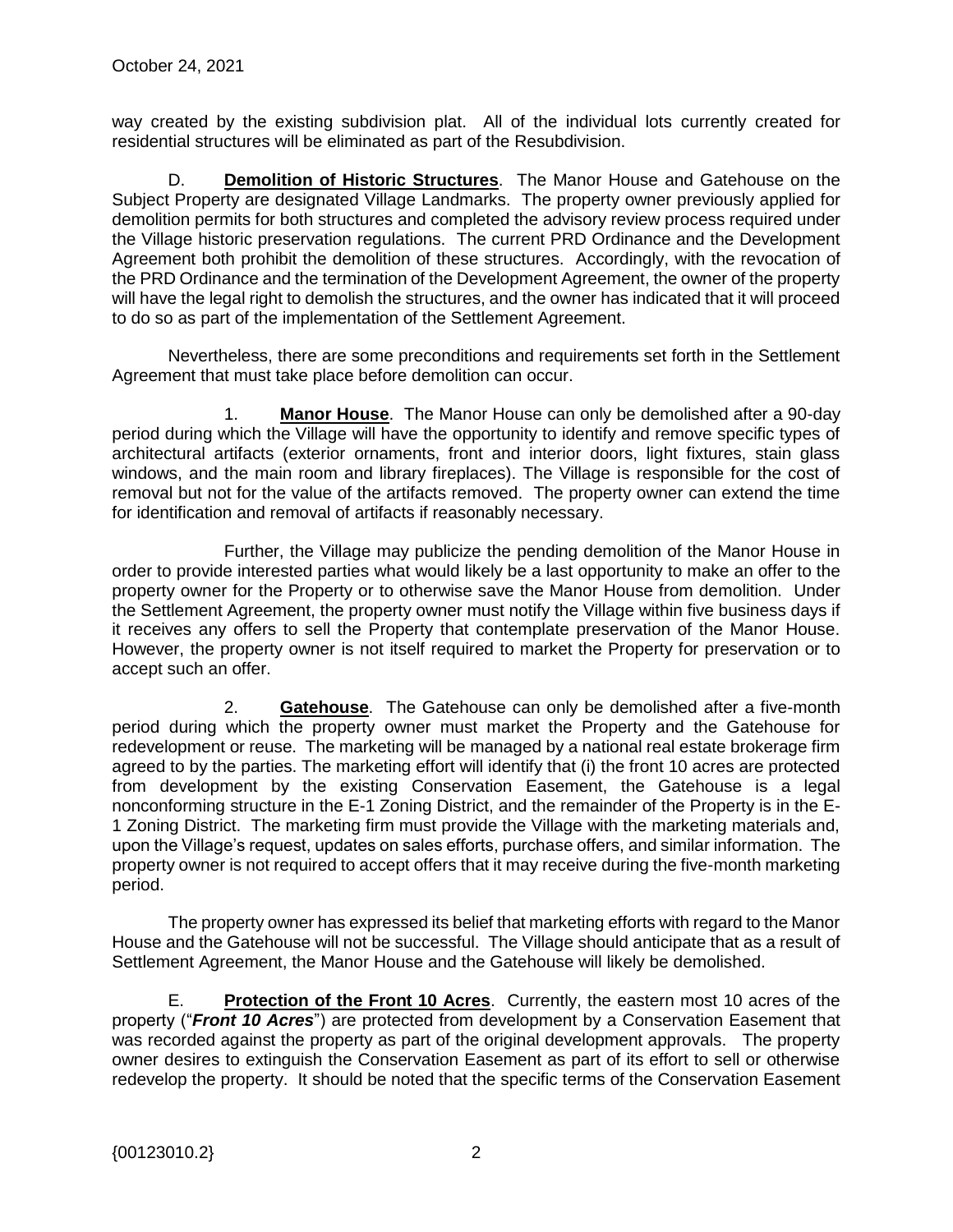are tied directly to the previously approved and now failed residential development on the Property.

The Settlement Agreement provides that the Village will not object to the termination of the Conservation Easement. At the same time, however, the Agreement requires the property owner to execute a new Restrictive Covenant and allow the Village to record the Covenant against the Front 10 Acres. The Restrictive Covenant prohibits construction, installation, or maintenance of any buildings on the Front 10 Acres. It also requires that the Front 10 Acres be maintained by the owner of the property, at the owner's expense, in accordance with the agreed upon maintenance requirements that are attached to the Restrictive Covenant.

While the Village will record the Restrictive Covenant immediately after the Settlement Agreement is approved, the Restrictive Covenant will not take effect until the Conservation Easement is terminated, extinguished, or otherwise no longer effective, and the documents are written so that there will be no gap between the Conservation Easement and the Restrictive Covenant. Further, the Settlement Agreement also contains maintenance requirements for the Front 10 Acres for the period of time after the Settlement Agreement has been approved but before the Conservation Easement has been extinguished.

As explained further below, the Restrictive Covenant will remain in effect unless and until (i) the Village approves a new PRD for the property or (ii) the Village denies a new PRD for the property but that denial is overturned by a court that orders the Village to allow the proposed PRD. In all circumstances, the Village and the owner have the authority to agree otherwise with respect to the termination or continuation of the Restrictive Covenant.

F. **Future Development of the Property**. There are several provisions in the Settlement Agreement related to how the Village will handle future development proposals, as summarized below.

1. Future development of the Property may be by right under the E-1 Zoning without variations or other zoning relief, or through a PRD in any zoning district.

2. For development in the E-1 Zoning District without a PRD, the Restrictive Covenant will remain.

3. For development through a PRD, the Restrictive Covenant would terminate as of the effective date of the new PRD Ordinance.

4. For a new PRD proposal, the Village and the owner/developer must treat the application and the proposed development without regard to the Restrictive Covenant. In other words, the Village cannot refuse to consider a new PRD proposal simply because it does not contemplate the continuation of the Restrictive Covenant that has already been recorded against the property. Likewise, the Village may not use the absence of the Restrictive Covenant as a basis to deny a new PRD proposal. However, the Village may still require the same or similar protection as that afforded by the Restrictive Covenant as a condition of its approval of a new PRD for the property.

5. For a new PRD proposal, the Settlement Agreement sets forth specifically the materials that the applicant will be required to provide in order for the Village to consider preliminary approval of the PRD. This list of required submittals is more comprehensive than the current list of required submittals in the Village Zoning Regulations.